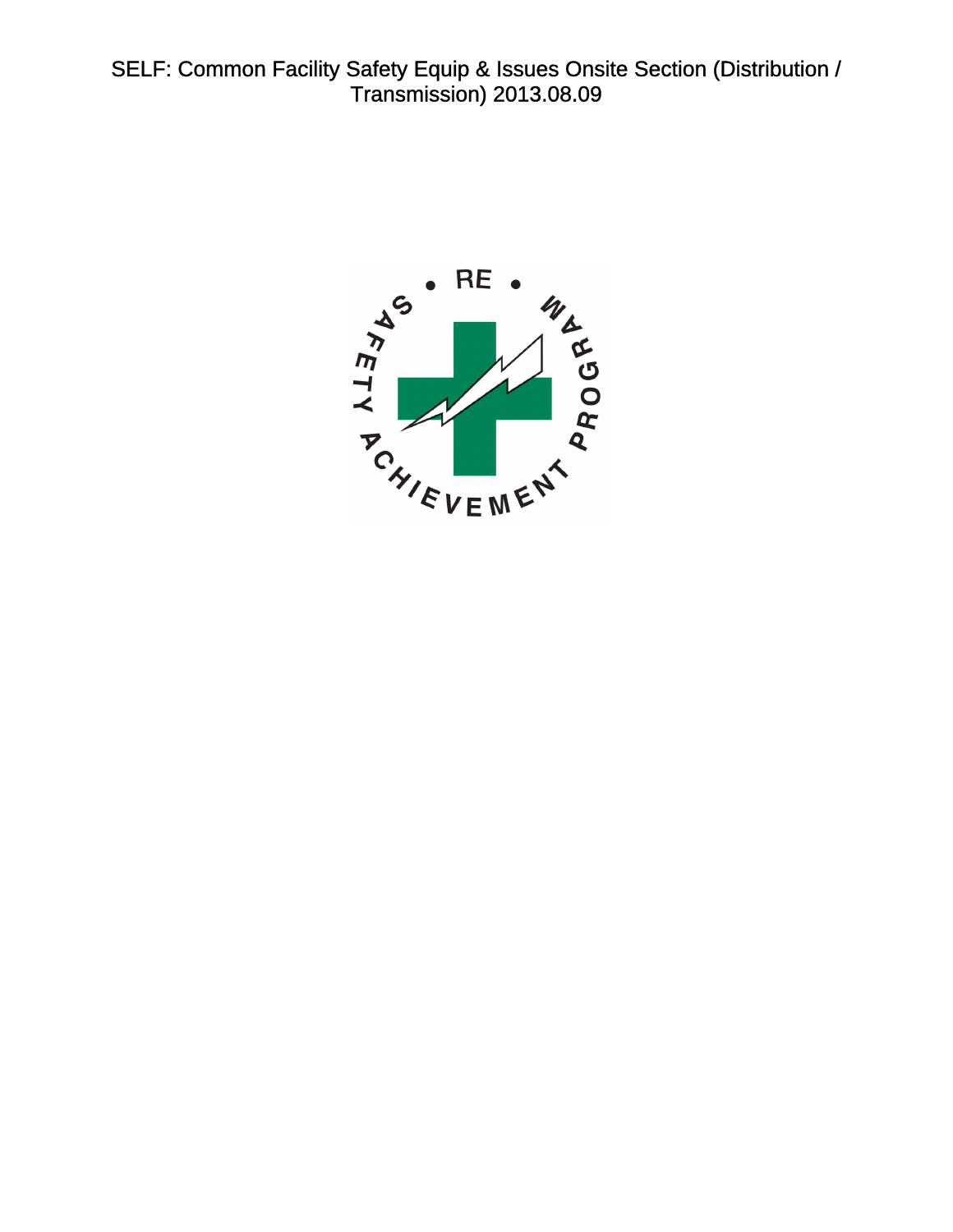# Table Of Contents

<span id="page-1-0"></span>

| Cover Sheet                                    | 1              |
|------------------------------------------------|----------------|
| <b>Table Of Contents</b>                       | 2              |
| 1. Observation Guidelines                      | 3              |
| 2. System Identification                       | $\overline{4}$ |
| 3. Common Facility Safety Equipment and Issues | 5              |
|                                                |                |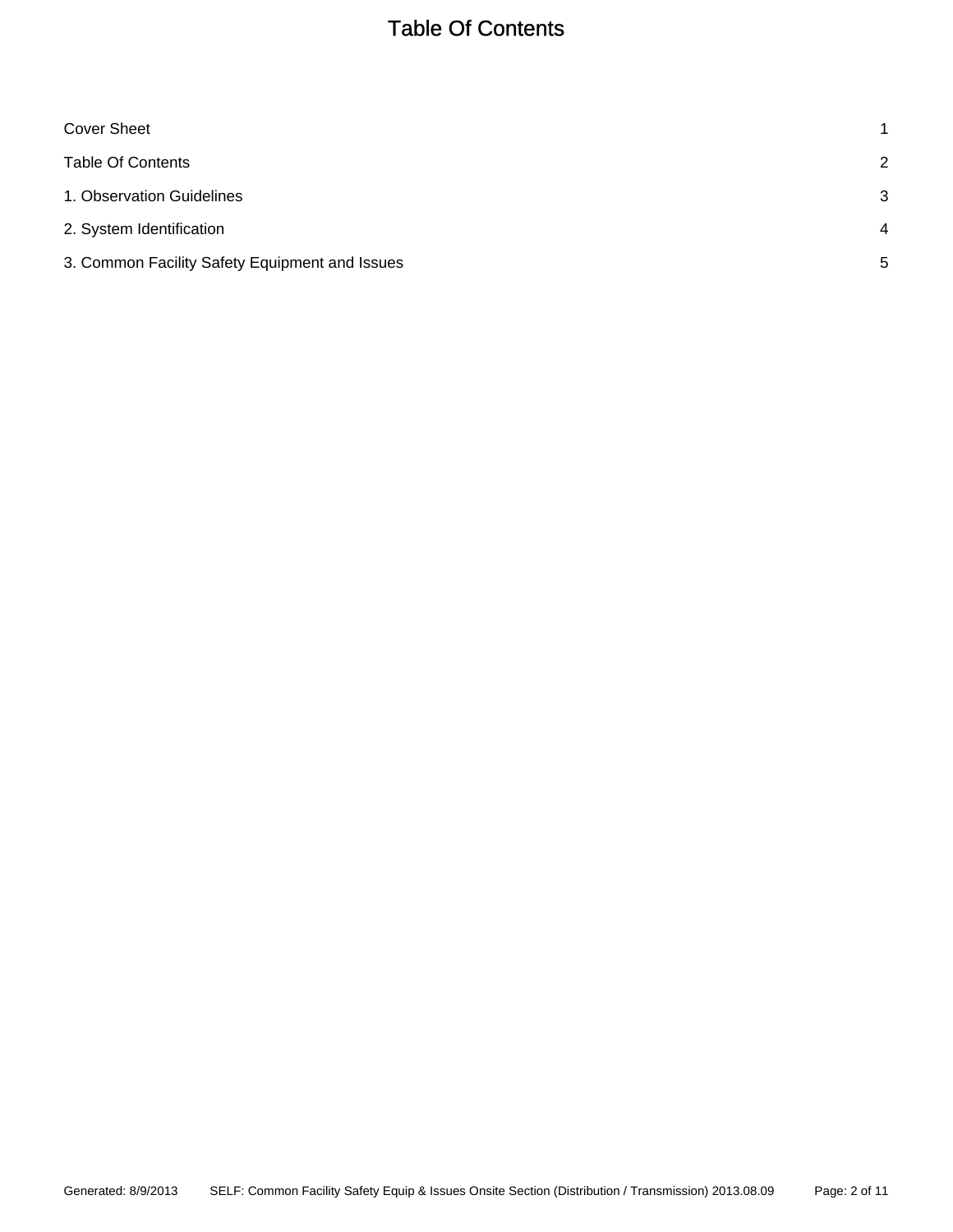## 1. Observation Guidelines

<span id="page-2-0"></span>1.1 Each section of the existing onsite observation form has been broken out by sections and made available for utilization as a self assessment tool during the interim years between the formal onsite observations processes conducted every three years.

Each section is an exact copy of the questions and criteria used during the onsite observation process.

1.2 Cooperatives are encouraged to use these sections as part of their on-going Safety Improvement Plan to target specific improvement areas found during their formal onsite observation process or areas they have individually prioritized.

1.3 The idea is to identify areas for improvement; initiate planned actions to meet improvement objectives and assess progress on a systematic basis to ensure the improvements have been institutionalized into normal operations.

1.4 Cooperatives can select and self assign to their cooperative each onsite self assessment section that pertains to their identified improvement areas.

PDF versions of these forms will also be available at the RESAP home page under Self Assessment Forms so you can download and utilize them within your self assessment process.

1.5 Once your self assessment hard copy is completed you can enter your finding online and submit. The person conducting the assessment, the date and assessment results will be saved in the system, allowing you to monitor and track your progress.

1.6 Your self assessment process is designed by your cooperative team as part of a continuous safety improvement process.

When planning your assessment process statewide safety professionals, peer to peer cooperative observers or in-house cooperative employees can be used to conduct these assessments, it is entirely up to each cooperative. The key is having a formalized plan that is monitored and reevaluated on a regular basis to ensure objectives are being met.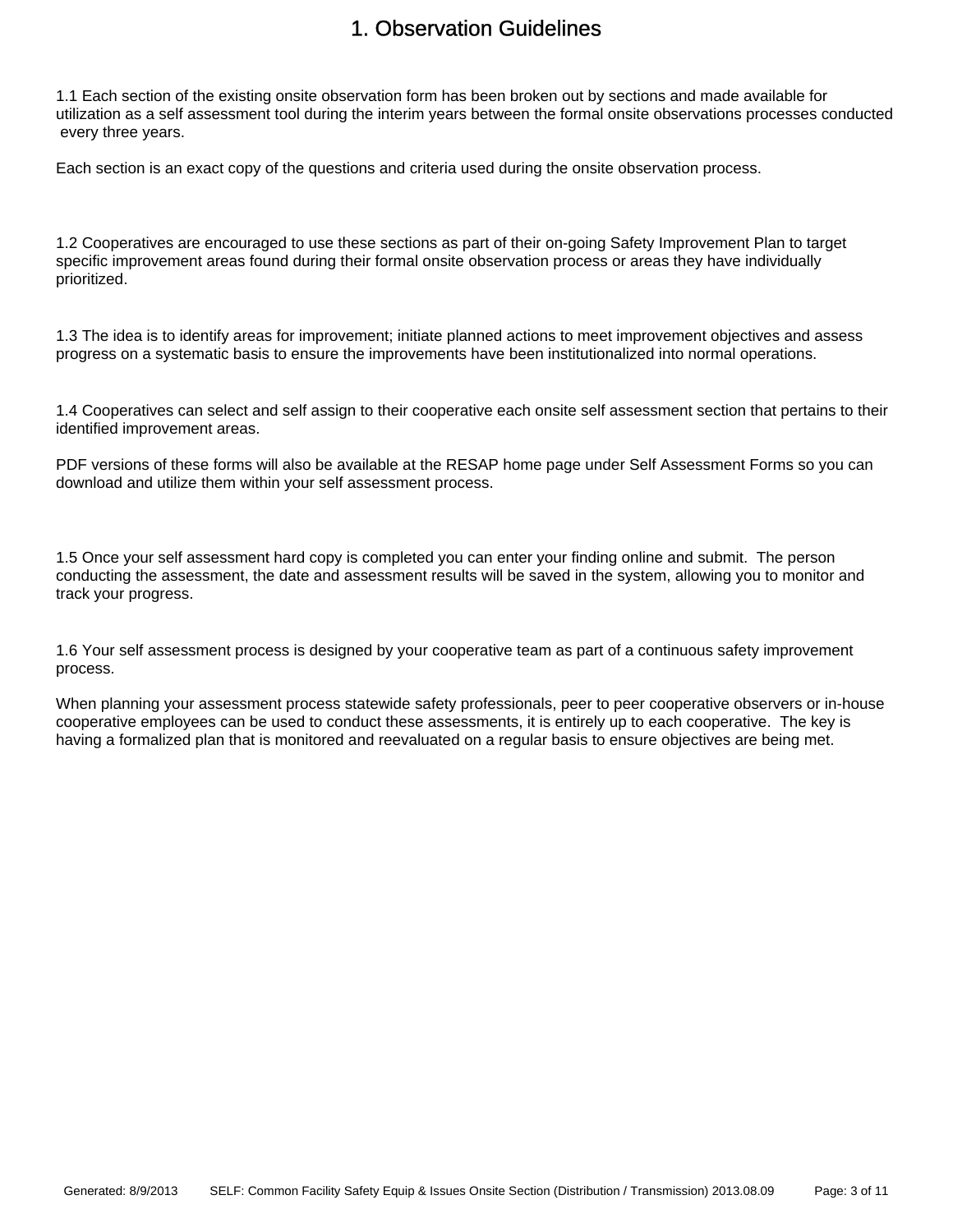# 2. System Identification

<span id="page-3-0"></span>D.1 Name of person making these online entries.

D.2 Email address of person making these entries.

D.3 Date or scheduled date (mm/dd/yyyy) of this inspection.

D.4 Name of the system General Manager/CEO:

D.5 Self Assessment performed by:

- **O** Organization Employee
- Statewide Personnel
- Outside service provider
- Other

D.6 Select the type of audit being performed at this system.

- RESAP observation was announced to many.
- RESAP observation was announced to a select few.
- **RESAP Observation is unannounced.**
- RESAP observation is section based in calendar yr.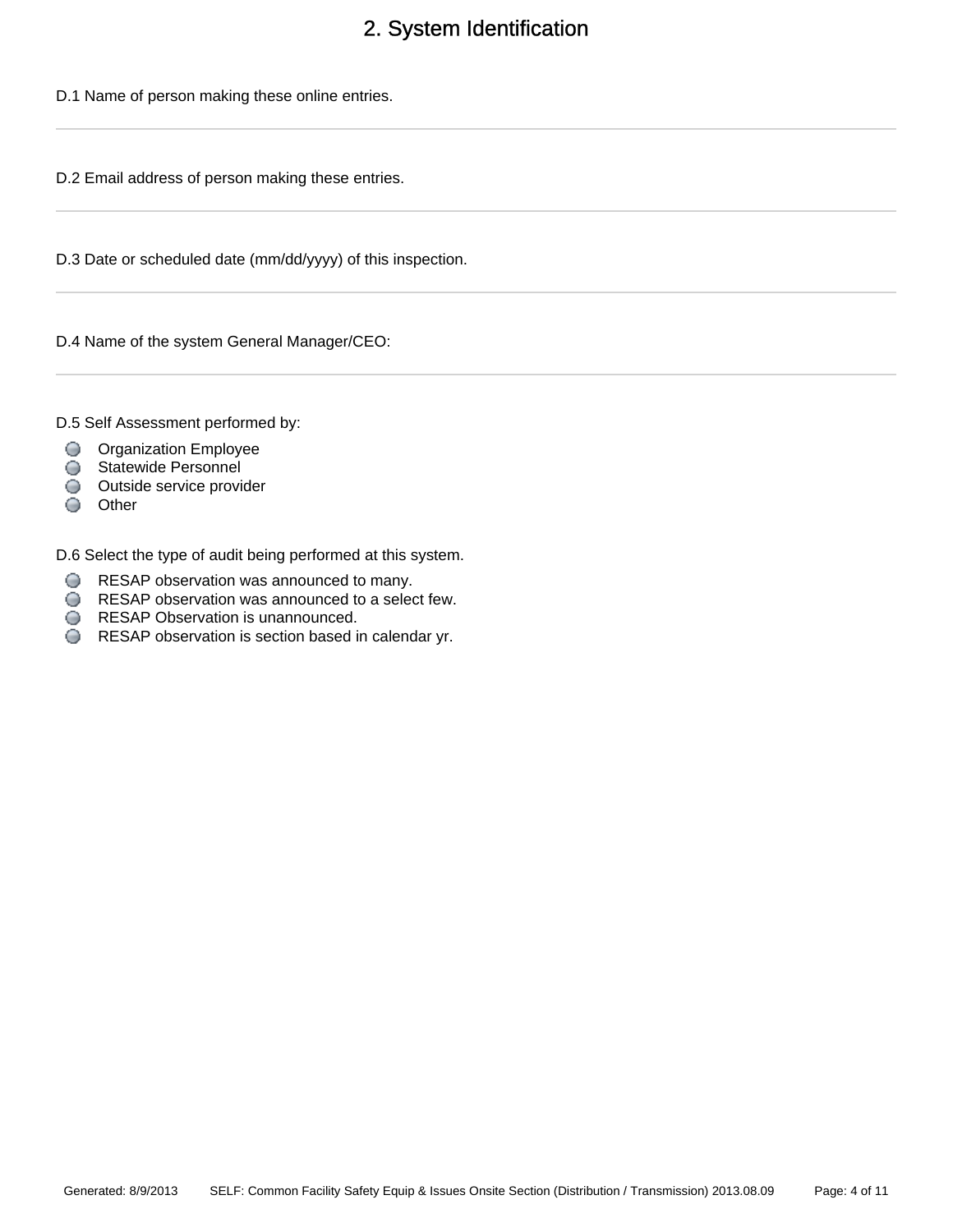<span id="page-4-0"></span>3.1 Stairs, landings, and steps are free of any impediments, edges easy to discern, and allow safe movement in any direction.

Criteria<sup>.</sup> Handrails are properly secured and meet regulatory requirement 30/33. Steps and risers are uniform. Steps are well lit and marked as needed for visibility.

ref: 29 CFR 1910.23

- **Exceeds Requirements**
- Satisfies All Requirements
- **Partially Satisfies Requirements**
- **S** Fails to Satisfy Requirements
- **□** N/A

3.2 Docks and safety rails are in good condition and meet regulatory requirements.

### Criteria:

Safety rails or barriers are in place for docks with 48" or more elevation.

Wheel chocks or other means are available for securing vehicles while loading or unloading. Dock plates or ramps are available to bridge the gap when using lift trucks.

ref: 29 CFR 1910.23

- **Exceeds Requirements**
- **Satisfies All Requirements**
- **Partially Satisfies Requirements**
- **C** Fails to Satisfy Requirements
- **N/A**

3.3 Proper trash containers are readily available, are sufficient size for facility areas, and show evidence of proper use.

### Criteria:

Inside trash containers appear to be emptied on a frequent basis. Outside trash containers are emptied on a scheduled basis.

Used and oily rags are contained in metal self-closing containers that are emptied daily.

ref: 29 CFR 1910.141(a)(3) & 4; 29 CFR 1910.22(a)

- **Exceeds Requirements**
- **Satisfies All Requirements**
- **Partially Satisfies Requirements**
- **S** Fails to Satisfy Requirements
- $\Box$  N/A

3.4 Hazard identification markings are in use as needed and meet the current requirements for background and letter coloring, size, shape, and appropriate levels of warning for the applications involved.

Criteria:

Danger, Warning, Caution, and informational types of messages are used when appropriate. Low clearances, floor openings, uneven surfaces, docks, walkways, or hazardous work zones are clearly marked.

ref: 29 CFR 1910.145; ANSI Z535

#### ∩ Exceeds Requirements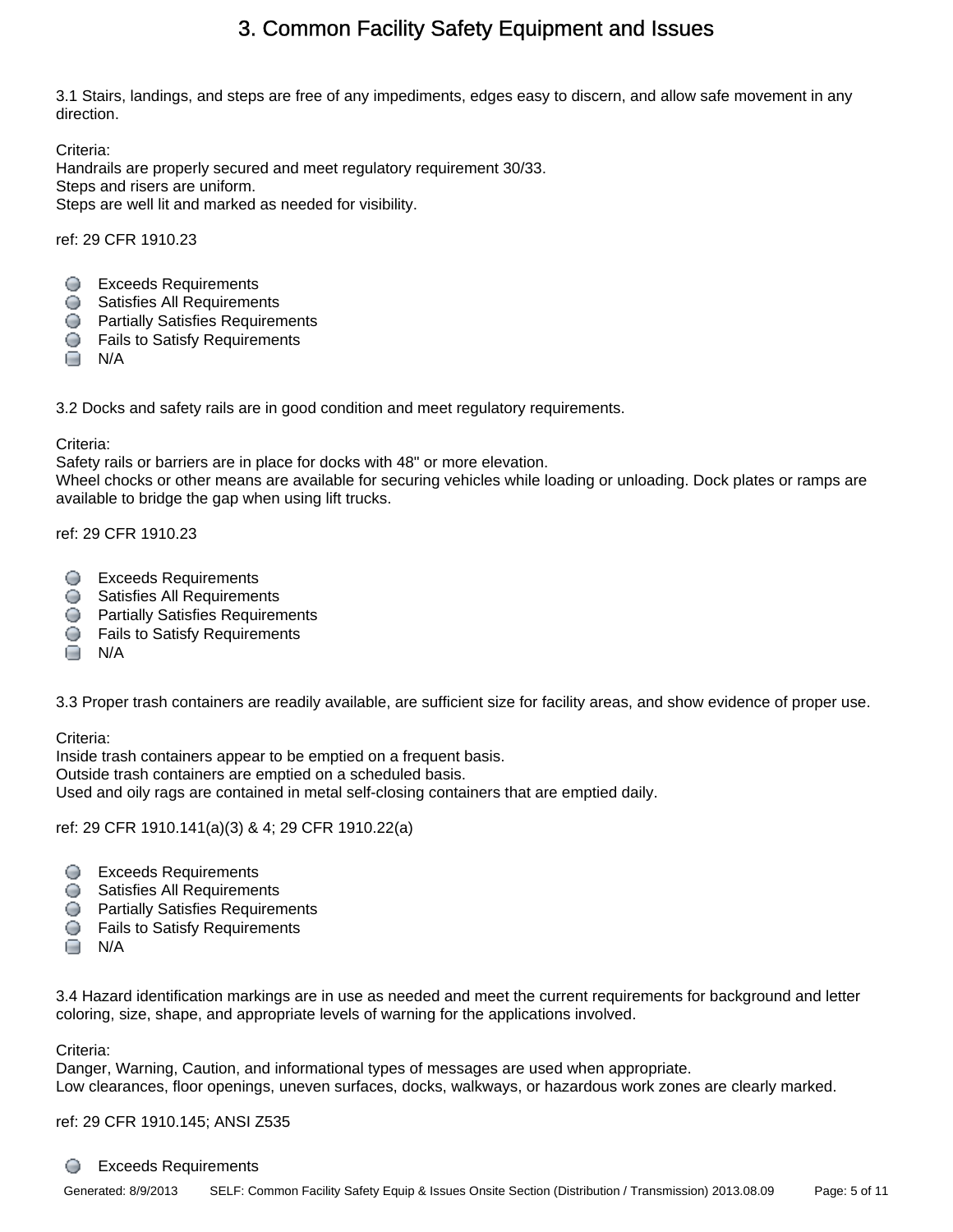- Satisfies All Requirements
- **Partially Satisfies Requirements**
- **S** Fails to Satisfy Requirements
- $\Box$  N/A

3.5 Hand trucks or hand carts are available and of suitable capacity for handling materials commonly stored in each area.

Criteria:

Hand trucks or carts are well maintained and found in good condition.

- **Exceeds Requirements**
- **Satisfies All Requirements**
- **Partially Satisfies Requirements**
- **S** Fails to Satisfy Requirements
- $\Box$  N/A

3.6 Portable step devices are of adequate capacity commercial grade and designed for the typical use and users in the area.

ref: 29 CFR 1910.29

- **Exceeds Requirements**
- **Satisfies All Requirements**
- **Partially Satisfies Requirements**
- **S** Fails to Satisfy Requirements
- $\Box$  N/A

3.7 Facility lighting levels and types are ideal for the work area functions and expected activities and 95% of fixtures are operational.

ref: 29 CFR 1926.56(a)

- **Exceeds Requirements**
- **Satisfies All Requirements**
- **Partially Satisfies Requirements**
- **S** Fails to Satisfy Requirements
- $\Box$  N/A

3.8 Emergency egress and access lighting is available from backup generation or batteries in facilities that are routinely occupied by employees or the public.

ref: 29 CFR 1910 Subpart E; 29 CFR 1910.37(b)(6)

- **Exceeds Requirements**
- Satisfies All Requirements
- **Partially Satisfies Requirements**
- **S** Fails to Satisfy Requirements
- $\Box$  N/A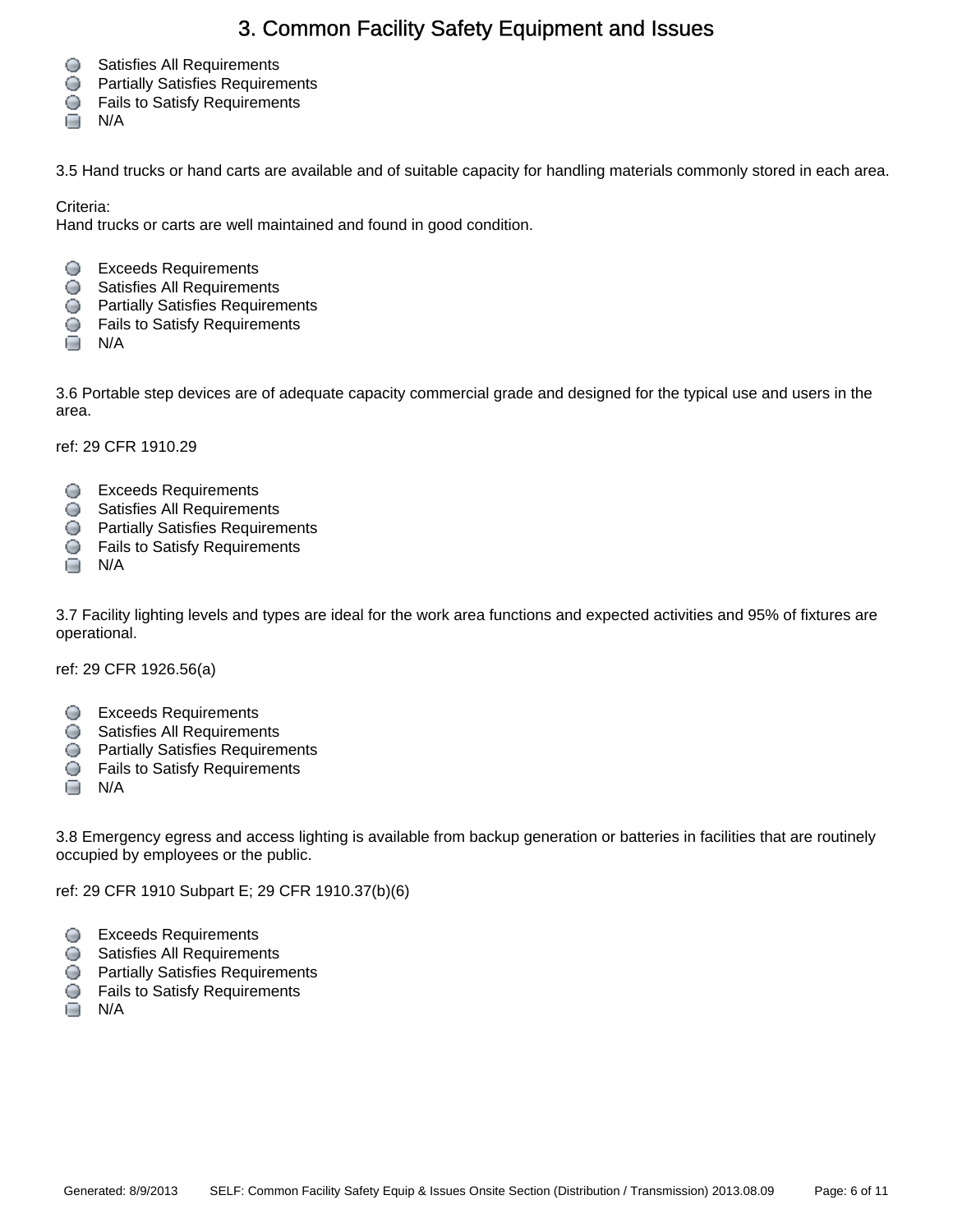3.9 Minimum capacity and appropriate category fire extinguishers are available in all facilities, are very easy to access, inspected monthly, and are ready for emergency use.

Criteria:

All facilities have minimum 60 B:C fire extinguishers within 75 feet of any location, unless other requirements apply. Fire extinguishers are located within 50 feet of flammable storage areas and parts washers.

Fire extinguishers are located within 25 feet of welding work areas and fixed battery charging locations.

When possible, fire extinguishers are located near exits or emergency paths where access is also conducive to user escape.

Fire extinguishers in the vicinity of data centers, data equipment, or electronic controls are of a extinguishing agent type suitable for these locations.

Fire extinguishers in the vicinity of combustibles, flammables, or electrical sources are matched for the type of extinguishing agent.

ref: 29 CFR 1910.157; NFPA 10

- **Exceeds Requirements**
- Satisfies All Requirements
- **Partially Satisfies Requirements**
- **S** Fails to Satisfy Requirements
- $\Box$  N/A

3.10 Minimum capacity, type, and numbers of fire extinguishers are found in consistent locations on utility vehicles and equipment. And all units are inspected monthly to be ready for emergency use.

### Criteria:

Vehicles under 10,000 lbs GVWR are equipped with minimum 1 each 10 B:C fire extinguisher.

Commercial vehicles 10,000 lbs and more GVWR are equipped with minimum 2 each 60 B:C fire extinguishers in separated locations.

All miscellaneous equipment with 25 or more horsepower engines and fuel are equipped with minimum 1 each 10 B:C fire extinguisher.

Fire extinguishers that are ready for emergency use shall have an indicator that shows a full charge, a pin to lock the handle, a seal to secure the pin, and the dispensing nozzle which is free of any foreign material.

- **C** Exceeds Requirements
- **Satisfies All Requirements**
- **Partially Satisfies Requirements**
- **C** Fails to Satisfy Requirements
- $\Box$  N/A

3.11 Fire sprinkler systems are fully operational and inspected annually according to all requirements.

Criteria:

Systems are charged with extinguishing agent as required by the system.

Systems are capable of being flushed and purged.

Sprinkler heads are located at minimum 18 inches from any obstruction, stored materials, or facility structure that would interfere with the discharge.

ref: 29 CFR 1910.159

- **C** Exceeds Requirements
- **Satisfies All Requirements**
- **C** Partially Satisfies Requirements
- **S** Fails to Satisfy Requirements
- $N/A$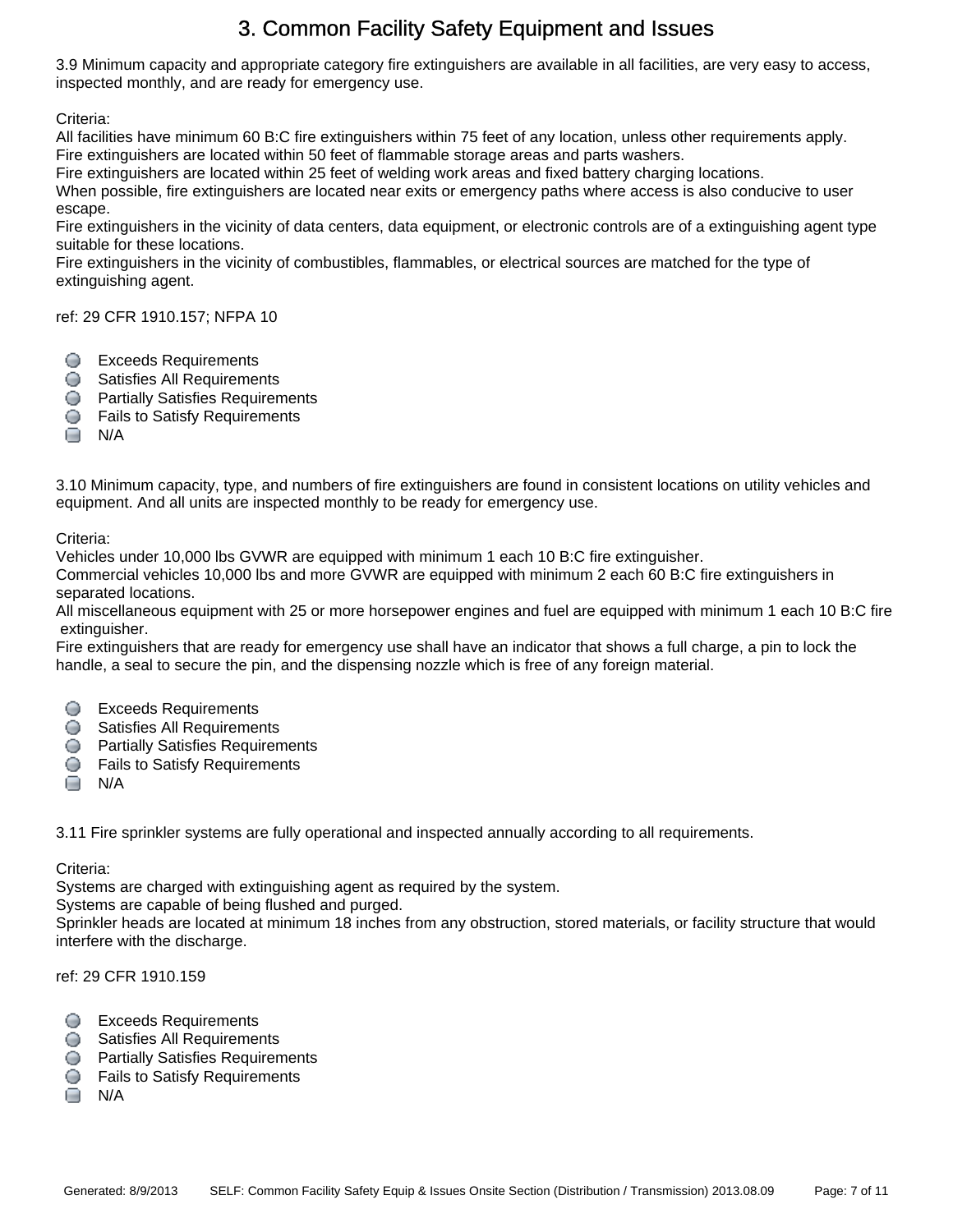3.12 All facility doors and intended emergency pathways leading to the outside are unobstructed, capable of being used at any time from the inside, and clearly labeled as an "Exit" or "To An Exit".

Criteria:

Doors and emergency pathways leading to the outside that are not suitable exits shall be marked with "Not an Exit" signs. All "Exit" signs shall be fully operational and illuminated internally or externally. "Exit" signs are the proper type, size, and sign configuration.

ref: 29 CFR 1910 Subpart E

- **Exceeds Requirements**
- **Satisfies All Requirements**
- **Partially Satisfies Requirements**
- **S** Fails to Satisfy Requirements
- $\Box$  N/A

3.13 First Aid, CPR, and Bloodborne Pathogen Kits or Stations are readily available at each work location, meet all the applicable standards, and are adequate to serve the emergency needs anticipated.

Criteria:

Kit locations are identified with signs or markings on operation vehicles.

Kits or stations have a checklist and corresponding supply of critical items that match the user training levels for handling first aid, CPR, and bloodborne pathogen type emergencies.

Interviewed employees are familiar with location of these kits or stations and also familiar with the use of the equipment and supplies.

First aid kits and stations also contain the recommended materials necessary to handle bloodborne pathogen and cardio pulmonary resuscitation emergencies.

First aid kits and stations are very clean, well organized, and the equipment and supplies are inspected monthly in preparation for emergency use.

ref: 29 CFR 1910.151; and 29 CFR 1910.269(b) through (b)(1)(ii)

- Exceeds Requirements
- Satisfies All Requirements
- **Partially Satisfies Requirements**
- **C** Fails to Satisfy Requirements
- $\Box$  N/A

3.14 Automatic External Defibrillators (AEDs) are available for cardiac emergencies and ready for emergency use in facilities.

- Exceeds Requirements
- **Satisfies All Requirements**
- **C** Partially Satisfies Requirements
- **S** Fails to Satisfy Requirements
- $\Box$  N/A

3.15 Automatic External Defibrillators (AEDs) are available for cardiac emergencies and ready for emergency use on vehicles.

Criteria:

Interviewed employees are familiar with the location and use of these units. Unit is included on a monthly inspection of safety items that are checked.

- **Exceeds Requirements**
- **Satisfies All Requirements**
- **Partially Satisfies Requirements**
- **S** Fails to Satisfy Requirements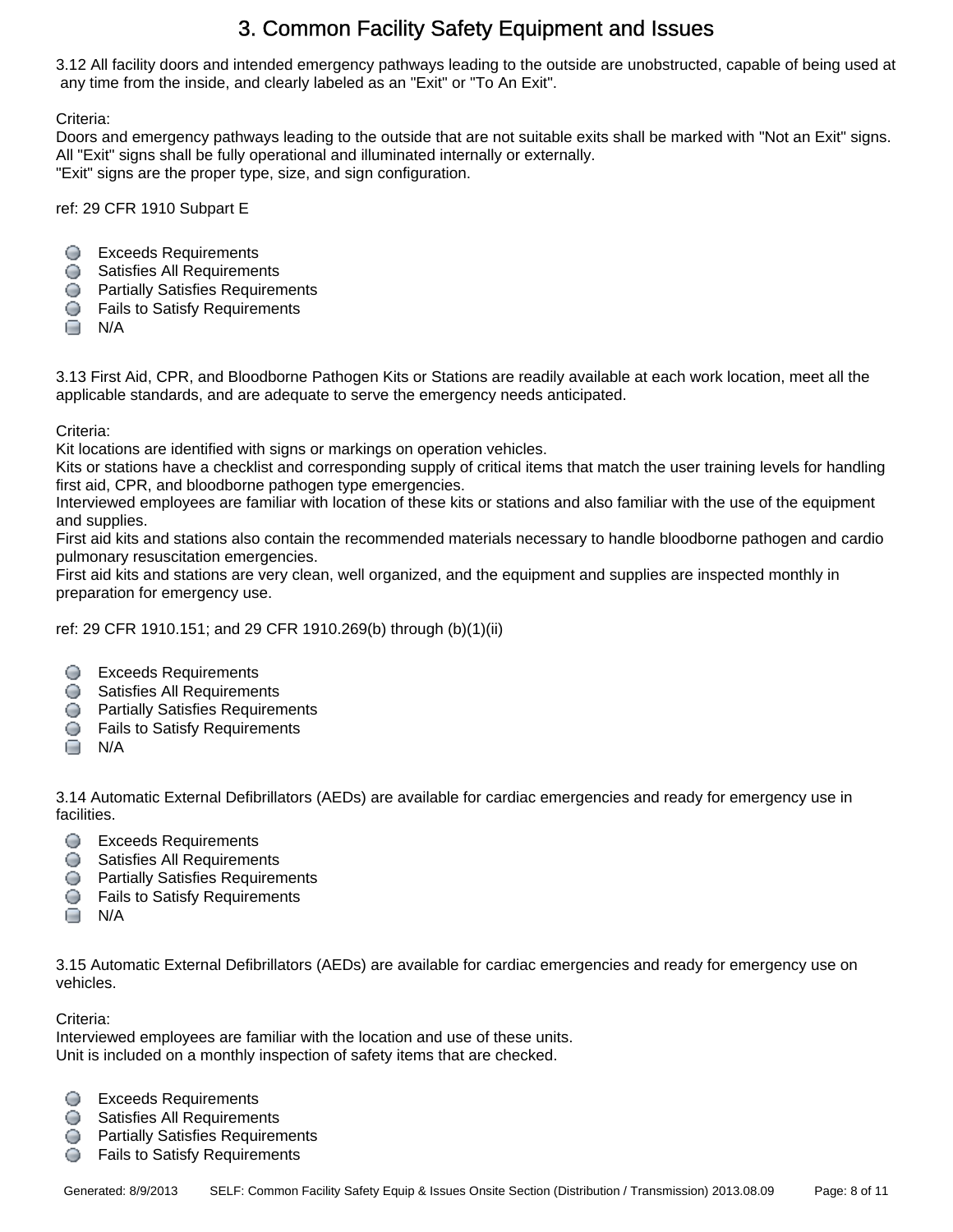



3.16 Plumbed eyewash and/or body drenching equipment are/is located in areas with chemical hazards, ready for emergency use if water is available.

Criteria:

"Ready for emergency use" includes a weekly operational inspection, documented.

"Readily available" is defined as "within 10 seconds" of the hazard zone or work activity that the unit is intended to cover. Water at plumbed equipment is supplied for a minimum of 15 minutes continuous flushing and meets the current required temperature range throughout the flushing/drenching cycle.

ref: 29 CFR 1910.151(c); ANSI Z358.1 - 2009

- **Exceeds Requirements**
- **Satisfies All Requirements**
- **Partially Satisfies Requirements**
- **S** Fails to Satisfy Requirements
- $\Box$  N/A

3.17 When an eyewash is warranted, self contained/portable eyewash equipment is available for emergency use when a water supply is not.

Criteria:

Fluid is within recommended dates for safe use. Unit is inspected per manufacturer's recommendations.

ref: 29 CFR 1910.151(c); ANSI Z358.1 - 2009

- Exceeds Requirements
- **Satisfies All Requirements**
- **Partially Satisfies Requirements**
- **C** Fails to Satisfy Requirements

3.18 Elevators and elevator controls are fully operational, free of any stored materials, maintained and inspected annually as required.

ref: 29 CFR 1917.116; ANSI A17.1 - 65; ANSI A17.2 - 60

- **Exceeds Requirements**
- Satisfies All Requirements
- **Partially Satisfies Requirements**
- **S** Fails to Satisfy Requirements
- $\Box$  N/A

3.19 All facility and vehicle ladders are found in good condition with commercial use class, capacity ratings, and setup instructions that are clear and fully legible.

Criteria:

Ladders are free of any damaged components.

Electric utility ladders that can conceivably be used for energized electrical work are constructed with nonconductive materials.

Ladders are used and stored in a manner that will prevent damage to this equipment.

Interviewed employees can explain several critical ladder inspection details.

OSHA Standard 29 CFR 1910.25; 29 CFR 1910.26; 29 CFR 1910.27; 29 CFR 1910.269(h)

#### O Exceeds Requirements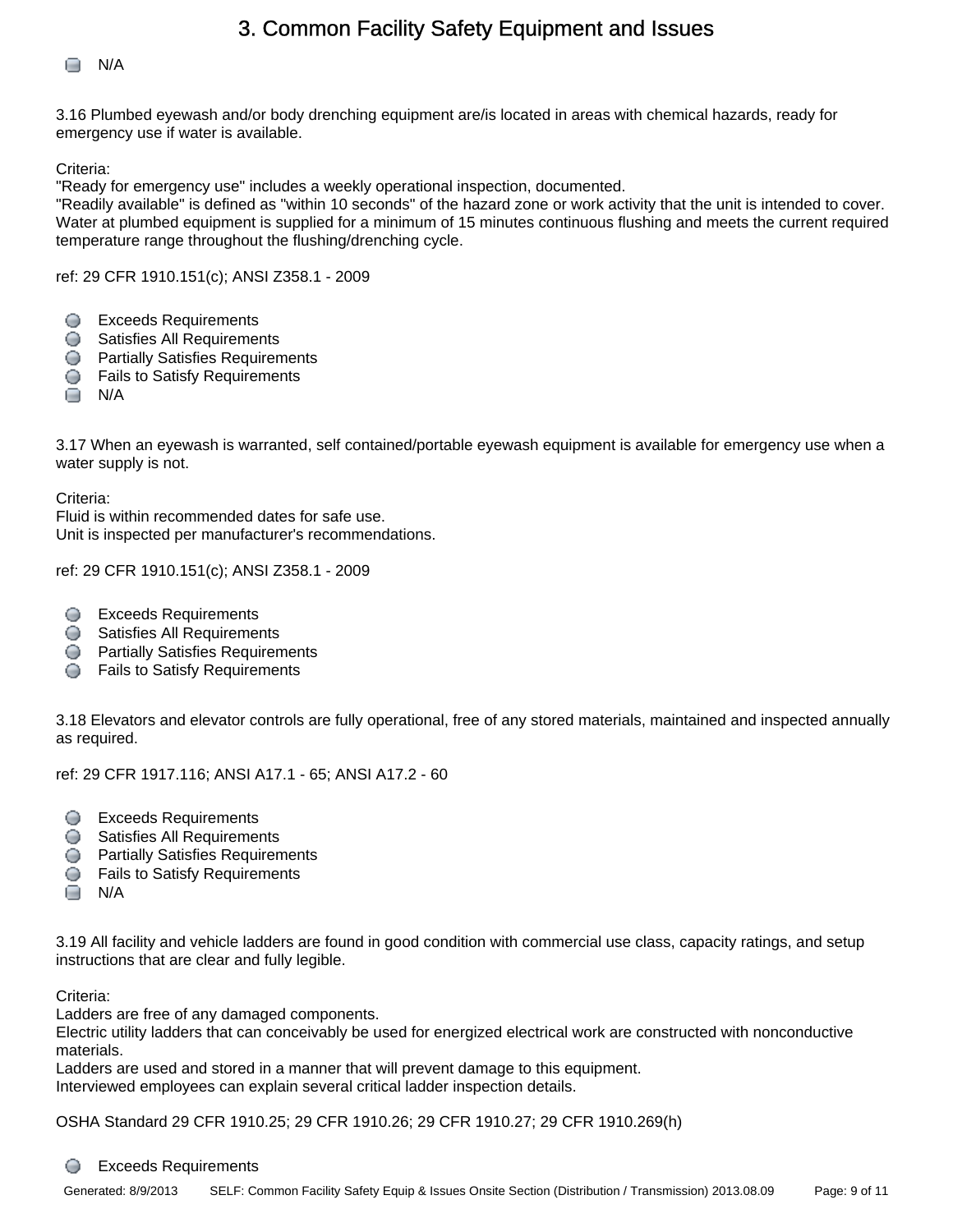- **Satisfies All Requirements**
- **Partially Satisfies Requirements**
- **S** Fails to Satisfy Requirements
- $\Box$  N/A

3.20 Cranes and overhead lifting devices are inspected by the operators before each use and annually documented by a certified inspector.

Criteria:

Evidence of annual inspection is readily available upon request.

Interviewed crane equipment users can explain key items inspected before each use.

ref: 29 CFR 1910.179(j)

- **Exceeds Requirements**
- **Satisfies All Requirements**
- **Partially Satisfies Requirements**
- **S** Fails to Satisfy Requirements
- $\Box$  N/A

3.21 Floor hoists, jacks, and jack stands are clearly marked with capacity ratings and are found in good, useable condition.

ref: 29 CFR 1910.244(a)

- **Exceeds Requirements**
- **Satisfies All Requirements**
- **Partially Satisfies Requirements**
- **S** Fails to Satisfy Requirements
- $\Box$  N/A

3.22 Battery charging areas/rooms are properly equipped and maintained.

Criteria:

Battery charging areas/rooms have "No Smoking" and "Eye and Face Protection Required" signage. Battery charging areas/rooms have proper ventilation and racks or trays resistant to electrolyte. Eye and face protection, chemical gloves, and chemical aprons are provided in battery charging areas/rooms.

ref: 29 CFR 1910.178

- **Exceeds Requirements**
- **Satisfies All Requirements**
- **C** Partially Satisfies Requirements
- **S** Fails to Satisfy Requirements
- N/A

3.23 Portable battery chargers are in good condition and clearly marked with "No Smoking" and "Eye Protection Required" signs.

- Exceeds Requirements
- **Satisfies All Requirements**
- **Partially Satisfies Requirements**
- **S** Fails to Satisfy Requirements
- $\Box$  N/A